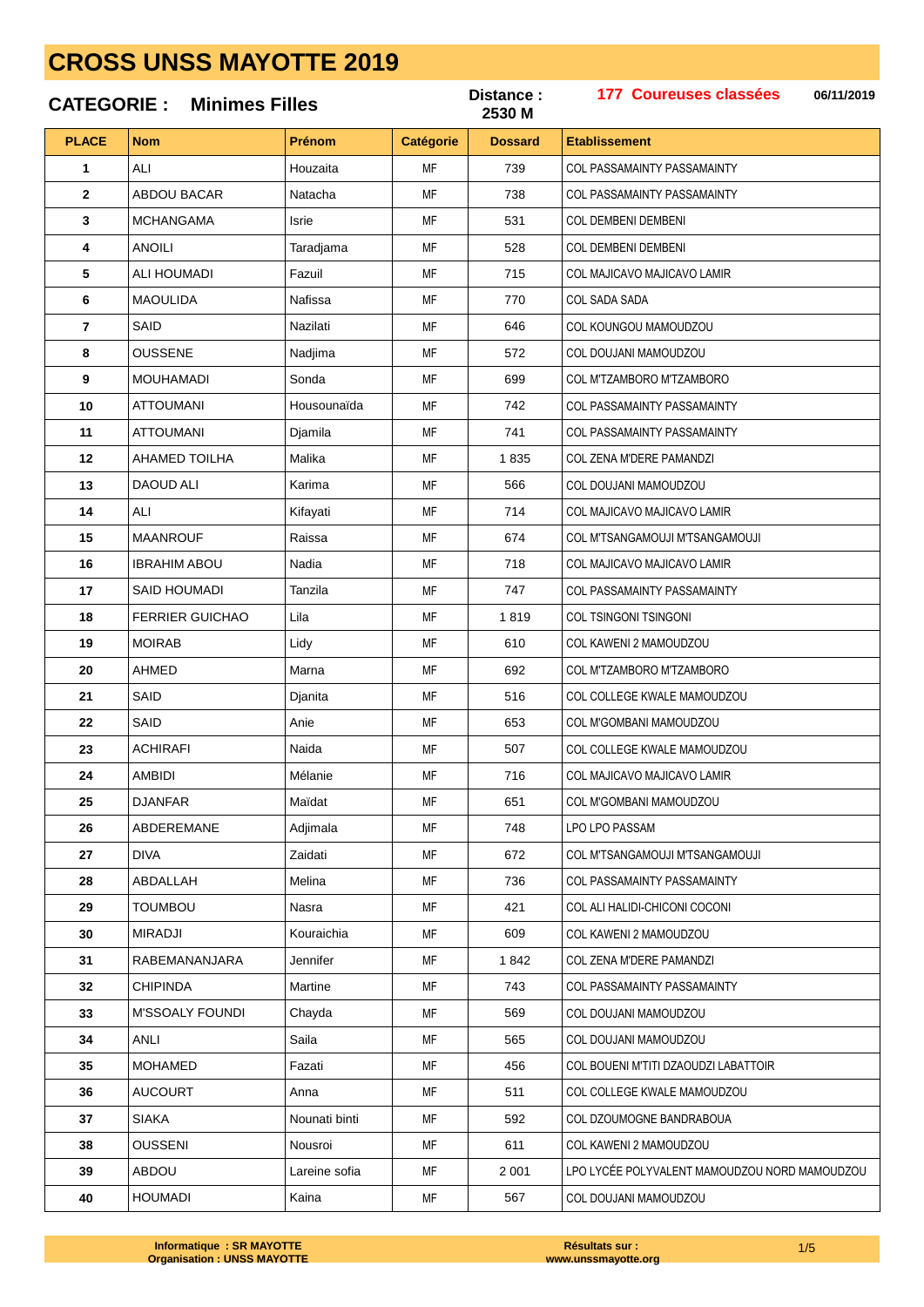|              | <b>CATEGORIE: Minimes Filles</b> |              |                  | Distance:<br>2530 M | 177 Coureuses classées<br>06/11/2019   |
|--------------|----------------------------------|--------------|------------------|---------------------|----------------------------------------|
| <b>PLACE</b> | <b>Nom</b>                       | Prénom       | <b>Catégorie</b> | <b>Dossard</b>      | <b>Etablissement</b>                   |
| 41           | YOUSSOUF                         | Tania        | MF               | 422                 | COL ALI HALIDI-CHICONI COCONI          |
| 42           | <b>SOUMAILA</b>                  | Zounaida     | MF               | 575                 | COL DOUJANI MAMOUDZOU                  |
| 43           | <b>MZIMBA</b>                    | Mariame      | MF               | 419                 | COL ALI HALIDI-CHICONI COCONI          |
| 44           | <b>SOULAIMANA</b>                | Béline-nasra | MF               | 723                 | COL MAJICAVO MAJICAVO LAMIR            |
| 45           | <b>NABHANE</b>                   | Aminata      | MF               | 571                 | COL DOUJANI MAMOUDZOU                  |
| 46           | <b>SOAMANJARY</b>                | Fazla        | MF               | 722                 | <b>COL MAJICAVO MAJICAVO LAMIR</b>     |
| 47           | <b>M'CHANGAMA</b>                | Anliati      | <b>MF</b>        | 719                 | COL MAJICAVO MAJICAVO LAMIR            |
| 48           | <b>ASSOUMANI</b>                 | Hayria       | MF               | 669                 | COL M'TSANGAMOUJI M'TSANGAMOUJI        |
| 49           | HALIDI                           | Nadiya       | MF               | 415                 | COL ALI HALIDI-CHICONI COCONI          |
| 50           | ABDALLAH                         | Roukaya      | MF               | 762                 | COL SADA SADA                          |
| 51           | <b>TOYBINA</b>                   | Iyane        | MF               | 675                 | COL M'TSANGAMOUJI M'TSANGAMOUJI        |
| 52           | AHAHADHAR                        | Hadidija     | MF               | 668                 | <b>COL M'TSANGAMOUJI M'TSANGAMOUJI</b> |
| 53           | <b>DAY</b>                       | Zanabou      | MF               | 548                 | COL DES YLANGS YLANGS KANI-KELI        |
| 54           | SAID HOUMADI                     | Raima        | MF               | 492                 | COL COLLEGE DE OUANGANI OUANGANI       |
| 55           | <b>SOUMAILA</b>                  | Yasmina      | MF               | 517                 | COL COLLEGE KWALE MAMOUDZOU            |
| 56           | ALI                              | Kifayati     | MF               | 509                 | COL COLLEGE KWALE MAMOUDZOU            |
| 57           | <b>FAIDINE</b>                   | Nousrati     | MF               | 513                 | COL COLLEGE KWALE MAMOUDZOU            |
| 58           | <b>ABSOIR</b>                    | Nadia        | MF               | 564                 | COL DOUJANI MAMOUDZOU                  |
| 59           | <b>MSA</b>                       | Ridhoini     | MF               | 720                 | COL MAJICAVO MAJICAVO LAMIR            |
| 60           | AHMED HAROUSSI                   | Rayanie      | MF               | 414                 | COL ALI HALIDI-CHICONI COCONI          |
| 61           | ARFANI                           | Hounaini     | MF               | 694                 | COL M'TZAMBORO M'TZAMBORO              |
| 62           | <b>DJAMAL</b>                    | Lailina      | MF               | 644                 | COL KOUNGOU MAMOUDZOU                  |
| 63           | <b>IBRAHIM</b>                   | Nasraty      | MF               | 768                 | COL SADA SADA                          |
| 64           | ANLI                             | Zarianti     | MF               | 588                 | COL DZOUMOGNE BANDRABOUA               |
| 65           | ALI MOUSSA                       | Tachifine    | MF               | 587                 | COL DZOUMOGNE BANDRABOUA               |
| 66           | <b>SOULA</b>                     | Faifouze     | MF               | 647                 | COL KOUNGOU MAMOUDZOU                  |
| 67           | <b>M'CHINDRA MARI</b>            | Zafou        | MF               | 437                 | <b>COL BANDRELE CHIRONGUI</b>          |
| 68           | <b>DAOUD</b>                     | Laïla        | MF               | 786                 | COL TSIMKOURA CHIRONGUI                |
| 69           | ABDALLAH                         | Roihida      | MF               | 737                 | <b>COL PASSAMAINTY PASSAMAINTY</b>     |
| 70           | SAID                             | Zaharaou     | МF               | 746                 | <b>COL PASSAMAINTY PASSAMAINTY</b>     |
| 71           | MADI                             | Marissati    | MF               | 550                 | COL DES YLANGS YLANGS KANI-KELI        |
| 72           | ALI                              | Inrssalat    | MF               | 453                 | COL BOUENI M'TITI DZAOUDZI LABATTOIR   |
| 73           | AHAMED                           | Rastaida     | MF               | 691                 | COL M'TZAMBORO M'TZAMBORO              |
| 74           | <b>AUBRY</b>                     | Evina        | MF               | 454                 | COL BOUENI M'TITI DZAOUDZI LABATTOIR   |
| 75           | SAINDOU                          | Nadjma       | MF               | 636                 | COL KAWENI MAMOUDZOU                   |
| 76           | <b>MCHINDRA</b>                  | Rozalinda    | МF               | 476                 | COL COLLÈGE DE BOUÉNI KANI KÉLI        |
| 77           | <b>FERRIER GUICHAO</b>           | Lila         | MF               | 1820                | COL TSINGONI TSINGONI                  |
| 78           | ABOUDOU                          | Sitti        | MF               | 667                 | COL M'TSANGAMOUJI M'TSANGAMOUJI        |
| 79           | SAID                             | Ramoulati    | MF               | 721                 | COL MAJICAVO MAJICAVO LAMIR            |
| 80           | RADJABOU                         | Maya         | MF               | 457                 | COL BOUENI M'TITI DZAOUDZI LABATTOIR   |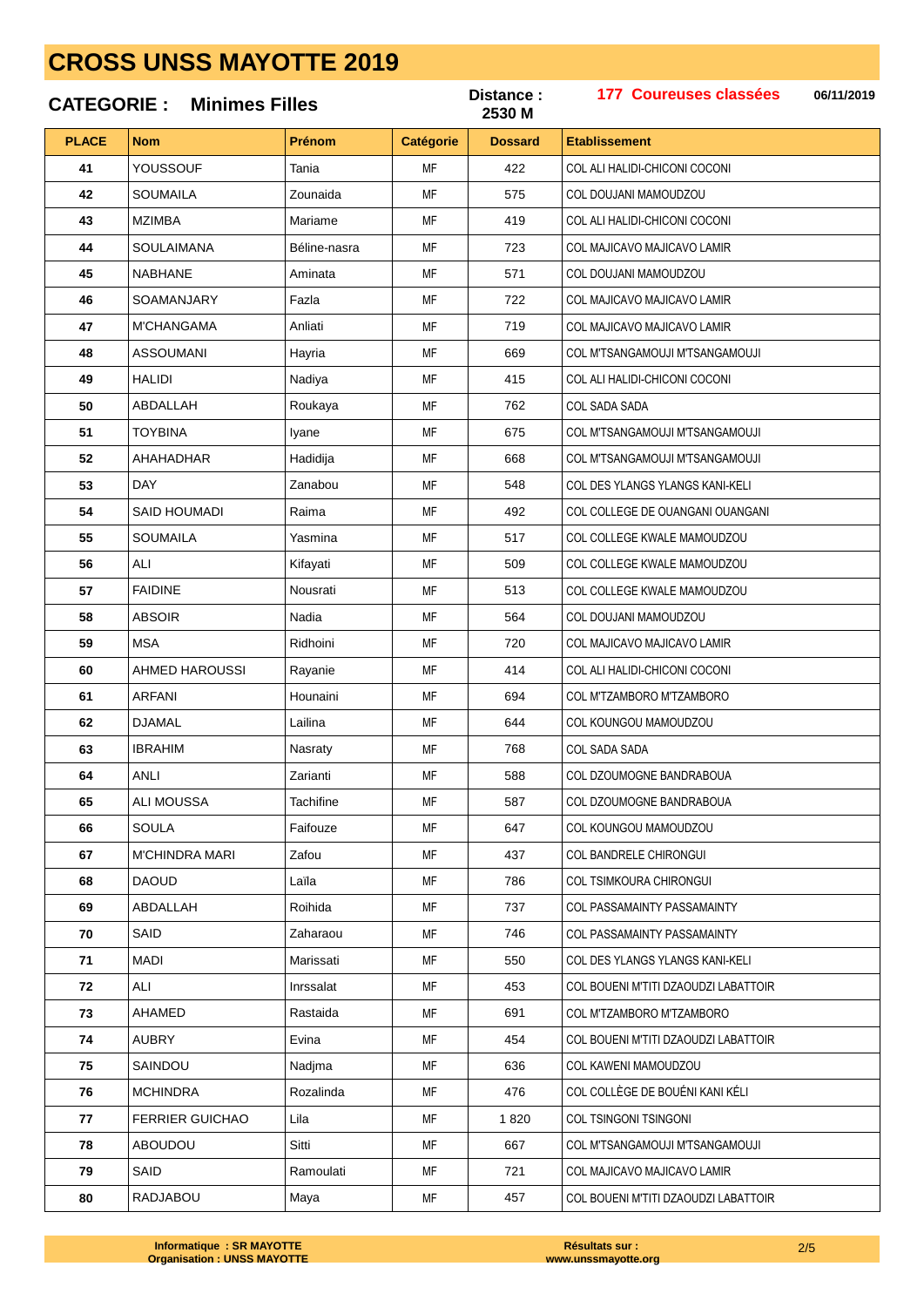| <b>CATEGORIE:</b><br><b>Minimes Filles</b> |                        |              |           | Distance :<br>2530 M | 177 Coureuses classées<br>06/11/2019 |
|--------------------------------------------|------------------------|--------------|-----------|----------------------|--------------------------------------|
| <b>PLACE</b>                               | <b>Nom</b>             | Prénom       | Catégorie | <b>Dossard</b>       | <b>Etablissement</b>                 |
| 81                                         | AHAMADI                | Sitrati      | MF        | 508                  | COL COLLEGE KWALE MAMOUDZOU          |
| 82                                         | ANTOISSI               | Julie        | <b>MF</b> | 717                  | COL MAJICAVO MAJICAVO LAMIR          |
| 83                                         | YOUSSOUF SAID          | Sailata      | MF        | 493                  | COL COLLEGE DE OUANGANI OUANGANI     |
| 84                                         | ALI                    | Taoudjida    | MF        | 740                  | <b>COL PASSAMAINTY PASSAMAINTY</b>   |
| 85                                         | SAÎD MARIE             | Nadjima      | MF        | 458                  | COL BOUENI M'TITI DZAOUDZI LABATTOIR |
| 86                                         | <b>TADJIDINE</b>       | Amina        | MF        | 420                  | COL ALI HALIDI-CHICONI COCONI        |
| 87                                         | <b>M'DERE</b>          | Ramlati      | MF        | 418                  | COL ALI HALIDI-CHICONI COCONI        |
| 88                                         | HAMISSI                | Anissa       | MF        | 416                  | COL ALI HALIDI-CHICONI COCONI        |
| 89                                         | <b>BAHAOUDDINE ALL</b> | Patricia     | MF        | 473                  | COL COLLÈGE DE BOUÉNI KANI KÉLI      |
| 90                                         | HAMADA                 | Foudhoyla    | MF        | 474                  | COL COLLÈGE DE BOUÉNI KANI KÉLI      |
| 91                                         | LANTA                  | Camille      | MF        | 455                  | COL BOUENI M'TITI DZAOUDZI LABATTOIR |
| 92                                         | <b>GRUSELLE</b>        | Capucine     | MF        | 1821                 | <b>COL TSINGONI TSINGONI</b>         |
| 93                                         | CHAFFI                 | Nadhumati    | MF        | 632                  | COL KAWENI MAMOUDZOU                 |
| 94                                         | ALI                    | Rouchka      | MF        | 628                  | COL KAWENI MAMOUDZOU                 |
| 95                                         | <b>KAMARDINE</b>       | Aïda         | MF        | 634                  | COL KAWENI MAMOUDZOU                 |
| 96                                         | AHMED                  | Zouraida     | MF        | 627                  | <b>COL KAWENI MAMOUDZOU</b>          |
| 97                                         | MALIDE                 | Darsati      | MF        | 439                  | COL BANDRELE CHIRONGUI               |
| 98                                         | ABDALLAH               | Hadidja      | MF        | 605                  | COL KAWENI 2 MAMOUDZOU               |
| 99                                         | MOHAMADY               | Nasma        | MF        | 635                  | COL KAWENI MAMOUDZOU                 |
| 100                                        | <b>HOUMADI</b>         | Marie        | MF        | 607                  | COL KAWENI 2 MAMOUDZOU               |
| 101                                        | ILIASSA HOUMADI        | Yasmina      | MF        | 673                  | COL M'TSANGAMOUJI M'TSANGAMOUJI      |
| 102                                        | <b>MOHAMED</b>         | Samouenti    | MF        | 1840                 | <b>COL ZENA M'DERE PAMANDZI</b>      |
| 103                                        | <b>MOHAMED</b>         | Mariama      | MF        | 791                  | <b>COL TSIMKOURA CHIRONGUI</b>       |
| 104                                        | KAMAL                  | Hachimia     | MF        | 789                  | COL TSIMKOURA CHIRONGUI              |
| 105                                        | <b>NASSUF SAID</b>     | Toyba        | MF        | 772                  | <b>COL SADA SADA</b>                 |
| 106                                        | <b>IBRAHIM</b>         | Djanatane    | MF        | 568                  | COL DOUJANI MAMOUDZOU                |
| 107                                        | <b>MAANFOU</b>         | Faiza        | MF        | 570                  | COL DOUJANI MAMOUDZOU                |
| 108                                        | <b>HOUMADI SAID</b>    | Hourlainy    | MF        | 1837                 | <b>COL ZENA M'DERE PAMANDZI</b>      |
| 109                                        | <b>ISMAEL</b>          | Saturia      | MF        | 1838                 | COL ZENA M'DERE PAMANDZI             |
| 110                                        | ABDOU                  | Karichma     | MF        | 452                  | COL BOUENI M'TITI DZAOUDZI LABATTOIR |
| 111                                        | <b>BOURA</b>           | Noussoiti    | MF        | 749                  | LPO LPO PASSAM                       |
| 112                                        | AHAMED                 | Raissa       | MF        | 413                  | COL ALI HALIDI-CHICONI COCONI        |
| 113                                        | <b>BARAKA</b>          | Soua-nirina  | MF        | 670                  | COL M'TSANGAMOUJI M'TSANGAMOUJI      |
| 114                                        | ALI                    | Nafouanti    | MF        | 693                  | COL M'TZAMBORO M'TZAMBORO            |
| 115                                        | AHAMADI                | Oumou Ihairi | MF        | 690                  | COL M'TZAMBORO M'TZAMBORO            |
| 116                                        | SIDI                   | Moinaidi     | MF        | 701                  | COL M'TZAMBORO M'TZAMBORO            |
| 117                                        | DAOUDOU                | Nourina      | MF        | 698                  | COL M'TZAMBORO M'TZAMBORO            |
| 118                                        | <b>BAHEDJA</b>         | Djouane      | MF        | 696                  | COL M'TZAMBORO M'TZAMBORO            |
| 119                                        | <b>ISSOUFI</b>         | Faina        | MF        | 530                  | <b>COL DEMBENI DEMBENI</b>           |
| 120                                        | ALI SOILHI             | Yassimida    | MF        | 606                  | COL KAWENI 2 MAMOUDZOU               |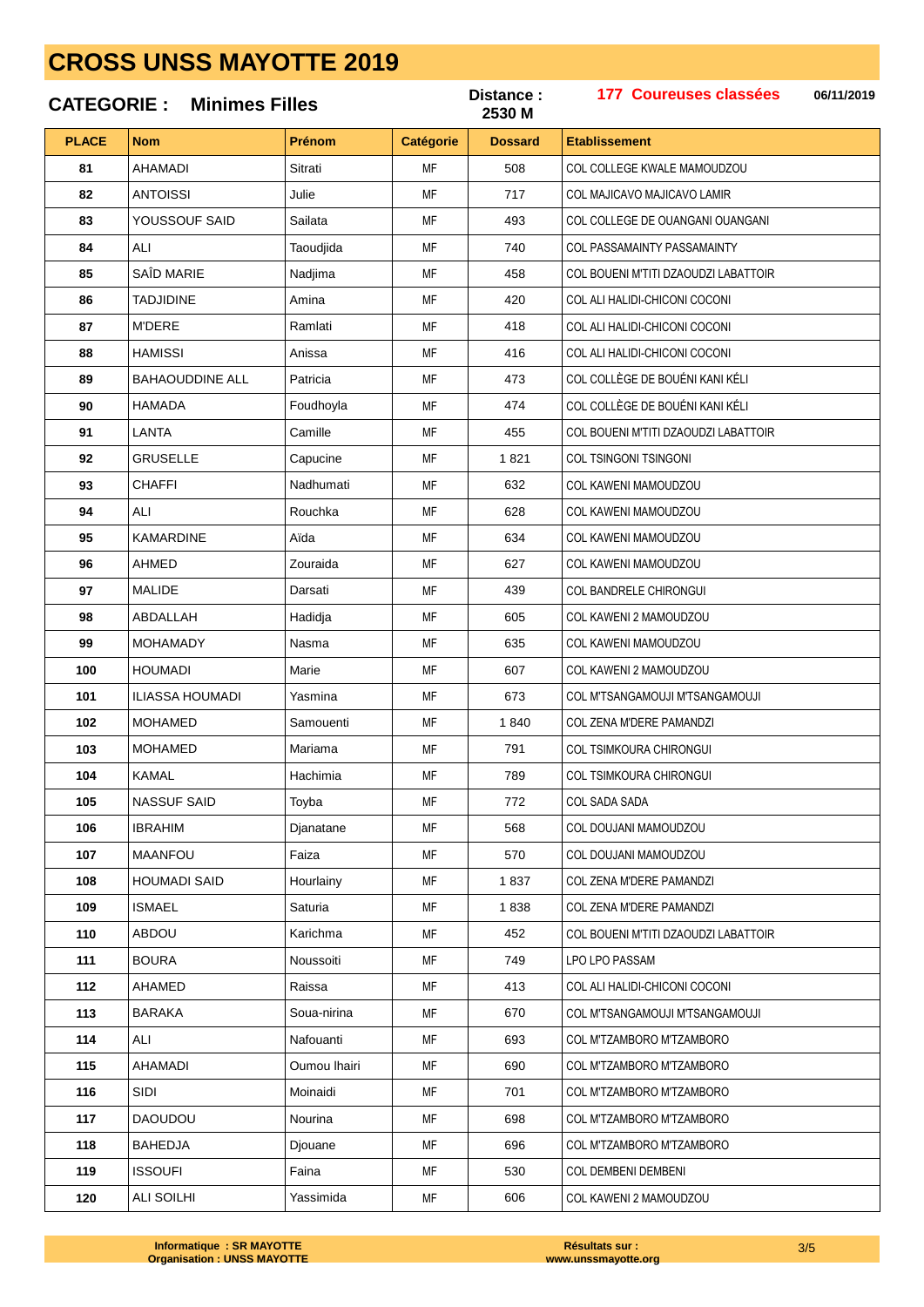### 177 Coureuses classées Distance: 06/11/2019 **CATEGORIE: Minimes Filles** 2530 M **PLACE** Prénom **Nom** Catégorie **Dossard Etablissement** MALIDE Nofido  $100$ 121 MF COL COLLEGE DE OUANGANI OUANGANI CHIBACO 122 Kaounayne MF 589 COL DZOUMOGNE BANDRABOUA 123 AHAMADI OUSSENI Zakia MF 489 COL COLLEGE DE OUANGANI OUANGANI 787 124 **DJABIR Relda MF** COL TSIMKOURA CHIRONGUI 125 **ROIHIMOU** Rehema MF 792 **COL TSIMKOURA CHIRONGUI** 126 **RIDAY COMBO** Salidati **MF** 491 COL COLLEGE DE OUANGANI OUANGANI **BOUSRI** Rabouane 671 127 **MF** COL M'TSANGAMOUJI M'TSANGAMOUJI **SOILIHI MF** 128 Sanja 637 COL KAWENI MAMOLIDZOLI 129 WALADY Naddine **MF** 532 COL DEMBENI DEMBENI 130 YOUSSOUF Toiharati **MF** 677 COL M'TSANGAMOUJI M'TSANGAMOUJI 131 **AHAMADI** Fazila **MF** 764 **COL SADA SADA** 132 SAID Nasrania **MF** 700 COL M'TZAMBORO M'TZAMBORO 133 **VITTA** MF Soukari 676 COL M'TSANGAMOUJI M'TSANGAMOUJI 134 ABDAI LAH Koulthoum MF 487 COL COLLEGE DE OUANGANI OUANGANI 135 **ALI HOUMADI MF** Islamia 586 COL DZOUMOGNE BANDRABOUA **HOUMADI** 136 Laini MF 591 COL DZOUMOGNE BANDRABOUA **ATTOLIMANI** 137 Moina MF 547 COL DES YLANGS YLANGS KANLKELL 138 **MADI** Laylana **MF** 549 COL DES YLANGS YLANGS KANI-KELI 139 **KOLO GARA** Kadriya MF 417 COL ALI HALIDI-CHICONI COCONI AHAMADA 140 Rasmina **MF** 1817 COL TSINGONI TSINGONI 141 **OUSSENI MADI** Andawia **MF** 573 COL DOUJANI MAMOUDZOU 142 **BAHEDJA** MF 631 COL KAWENI MAMOUDZOU Diawida 143 SELEMANI Ramoulata MF 443 COL BANDRELE CHIRONGUI 144 ANDHUME **MF** 629 COL KAWENI MAMOUDZOU Any 145 **HOUMADI Bahati MF** 529 COL DEMBENI DEMBENI 146 **HOUMADI** COL KAWENI MAMOUDZOU Stanuida MF 633  $147$ **AHMED** Ravanti **MF** 765 **COL SADA SADA** 148 ABDALLAH **MF** 626 COL KAWENI MAMOUDZOU Céline 149 **BACO ABDALLAH MF** 630 COL KAWENI MAMOUDZOU Marie 150 **I FVILLAYER** MF 608 COL KAWENI 2 MAMOUDZOU  $\overline{1}$   $\overline{0}$ 151 SOUFFOU MF 613 COL KAWENI 2 MAMOUDZOU Anayza 152 **ALI ATTOUMANE** Raina MF 510 COL COLLEGE KWALE MAMOUDZOU 153 ARDOLIL ATLIF 506 COL COLLEGE KWALE MAMOUDZOU Anfaita MF **MBAF** 154 Toihirati MF 771 COL SADA SADA 155 **M'SOILI** Soyihiti MF 1839 COL ZENA M'DERE PAMANDZI **HOUMADI BACAR** 156 Rassoua **MF** 766 COL SADA SADA 157 **MOHAMED** Laila MF 440 COL BANDRELE CHIRONGUI 158 ABDOU Zouwarda **MF** 666 COL M'TSANGAMOUJI M'TSANGAMOUJI **MCHINDRA** 159 Naïcha **MF** 475 COL COLLÈGE DE BOUÉNI KANI KÉLI

Harnati

**MF** 

477

160

**TABIBE** 

COL COLLÈGE DE BOUÉNI KANI KÉLI